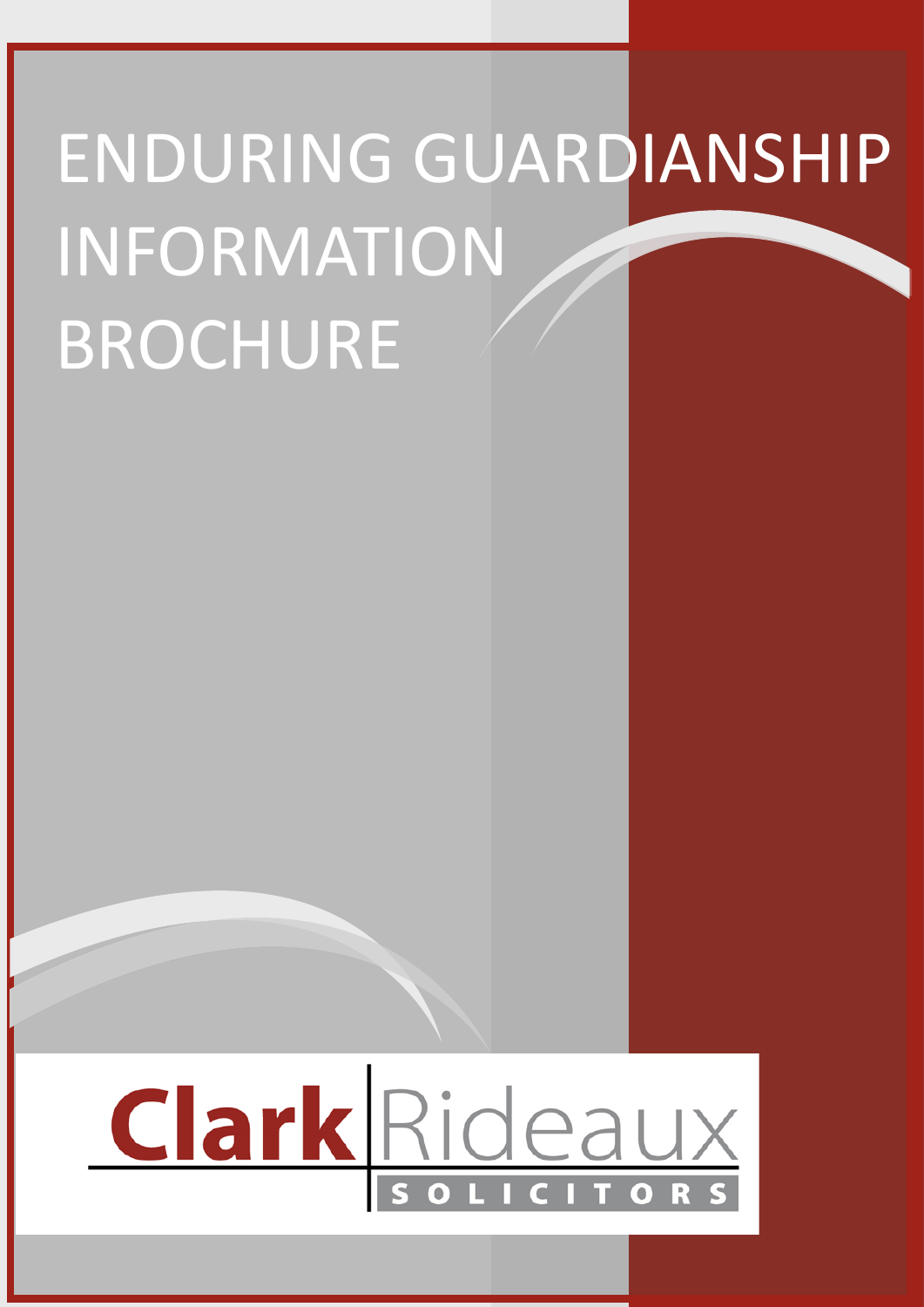A trusted person, chosen by you to make decisions on a variety of lifestyle and health decisions such as:

- Where you live (e.g. a nursing home or your own home)
- Medical treatment you'll receive
- Other personal services you receive (e.g. physiotherapy)

An enduring guardian can only make decisions on your behalf if you lose mental capacity and are unable to make your own personal and/or lifestyle decisions.

You have the power to choose the decisions (known as functions) your enduring guardian is empowered to make.

An enduring guardian cannot make decisions relating to your property or assets.

### **Why make an Enduring Guardianship?**

An enduring guardianship allows you to choose who is able to make decisions on your behalf. It also allows you to express your wishes in relation to how those decisions should be made.

If you do not grant an enduring guardian and you lose capacity, the law states that the "person responsible" for you has the power to make decisions about your medical and dental treatment only. The "person responsible" for you is not necessarily your next of kin, and could be

- A spouse or de facto spouse
- An unpaid carer
- A close family member or friend

Appointing an enduring guardian means that decisions are made in accordance with your wishes by a person or people you trust.

## **Who should I appoint as my Enduring Guardian?**

You can appoint anyone of your choice who meets the following criteria:

- Is over 18 years of age and has capacity
- Is someone you trust and will act in your best interests

You are able to appoint more than one person to be your guardian. If you choose to appoint more than one guardian you can appoint them

- Jointly—Your guardians must agree on and make all decisions together
- Severally—Your guardians are able to make independent decisions without consulting one another
- Jointly and Severally—Your guardians are able to make decisions together or separately

You can also appoint an alternate guardian. An alternative guardian will only act in the event that your first choice(s) are unable to. This could be because they have died, resigned or lost capacity themselves.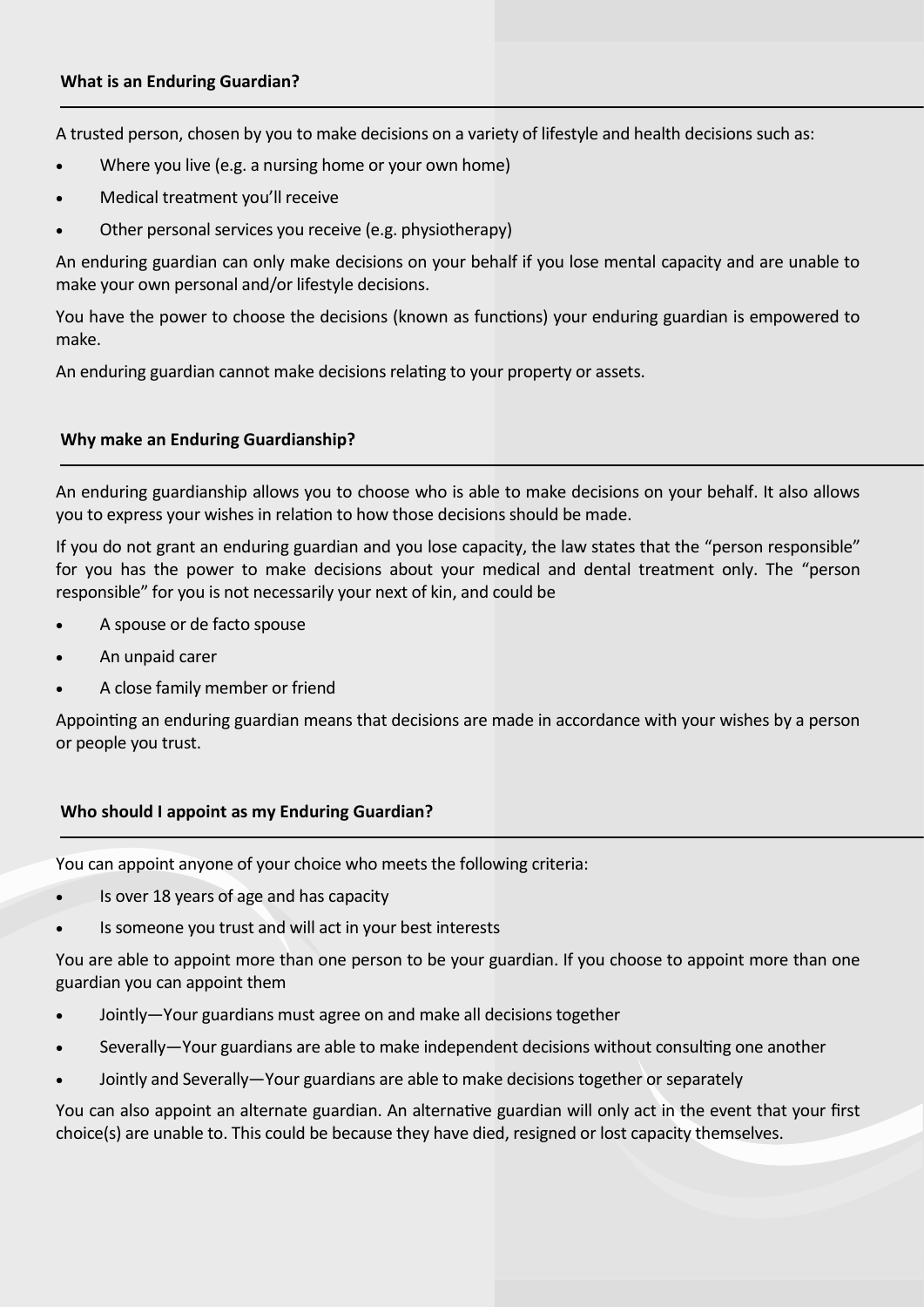It is up to you as to how general or specific the powers given are. You are able to remove or add as many functions from your enduring guardianship document. Some examples include:

- You can authorise your guardian to act only in relation to healthcare, not where you live
- You can direct your guardian to consult a preferred particular person before making a decision
- You can direct your guardian that you do not want to receive a particular type of treatment

#### **What are the duties and responsibilities of an enduring guardian?**

An enduring guardians duties and responsibilities are set out in the *Guardianship Act 1987* and include the following general principles:

- Your welfare and interest should be a main consideration
- Your freedom of decision and action should be limited as little as possible
- You should be encouraged, within reason, to live a normal life in the community
- The importance of maintaining family relationships and cultural environments should be recognised
- You should be encouraged, within reason, to be self-reliant in personal, domestic and financial matters
- You should be protected from neglect, abuse and exploitation , including financially.

#### **When does an Enduring Guardianship become effective?**

The appointment of your enduring guardian takes effect only after you lose capacity. Your enduring guardian will need to seek the opinion of a medical practitioner about your capacity before they are able to act on your behalf.

#### **Will my appointment of my enduring guardian be effective in other states?**

Some jurisdictions in Australia may recognise Enduring Guardianship documents made in NSW however, this is not always the case. If you have assets elsewhere you should check with a solicitor in that jurisdiction to see if your Enduring Guardianship made in NSW will be recognised in that jurisdiction.

#### **Should the appointment be registered?**

It is not necessary to register an Enduring Guardianship. However, registering an Enduring Guardianship is a way of keeping a public record of the document. Bear in mind this will make the document available for anyone to access if they are searching for this record. There is a fee for registering the document.